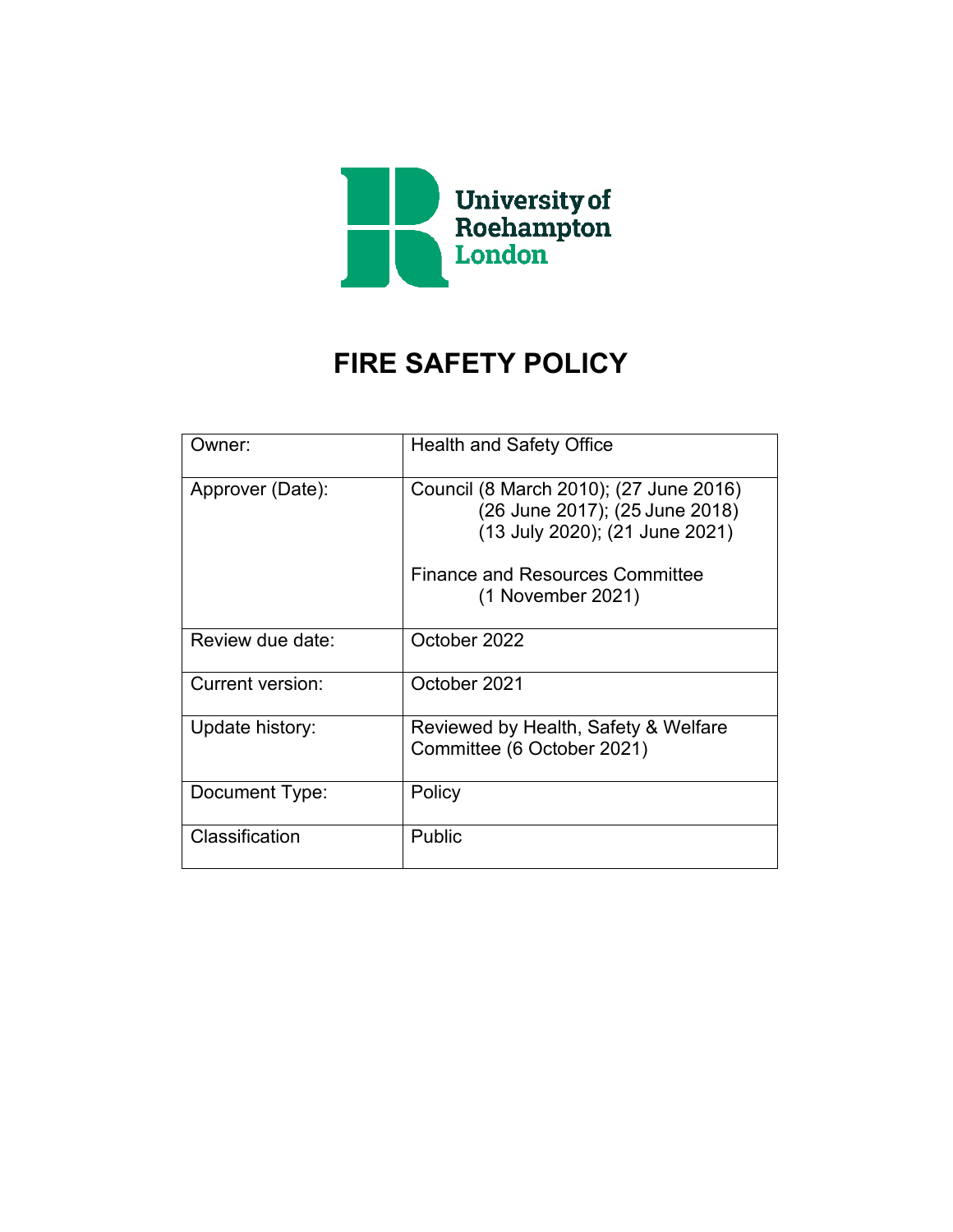# **University of Roehampton Fire Safety Policy**

# Contents

| 1.  |  |
|-----|--|
| 2.  |  |
| 3.  |  |
| 4.  |  |
| 5.  |  |
| 6.  |  |
| 7.  |  |
| 8.  |  |
| 9.  |  |
| 9.  |  |
|     |  |
| 10. |  |
|     |  |
|     |  |
|     |  |
|     |  |
|     |  |
|     |  |
|     |  |
|     |  |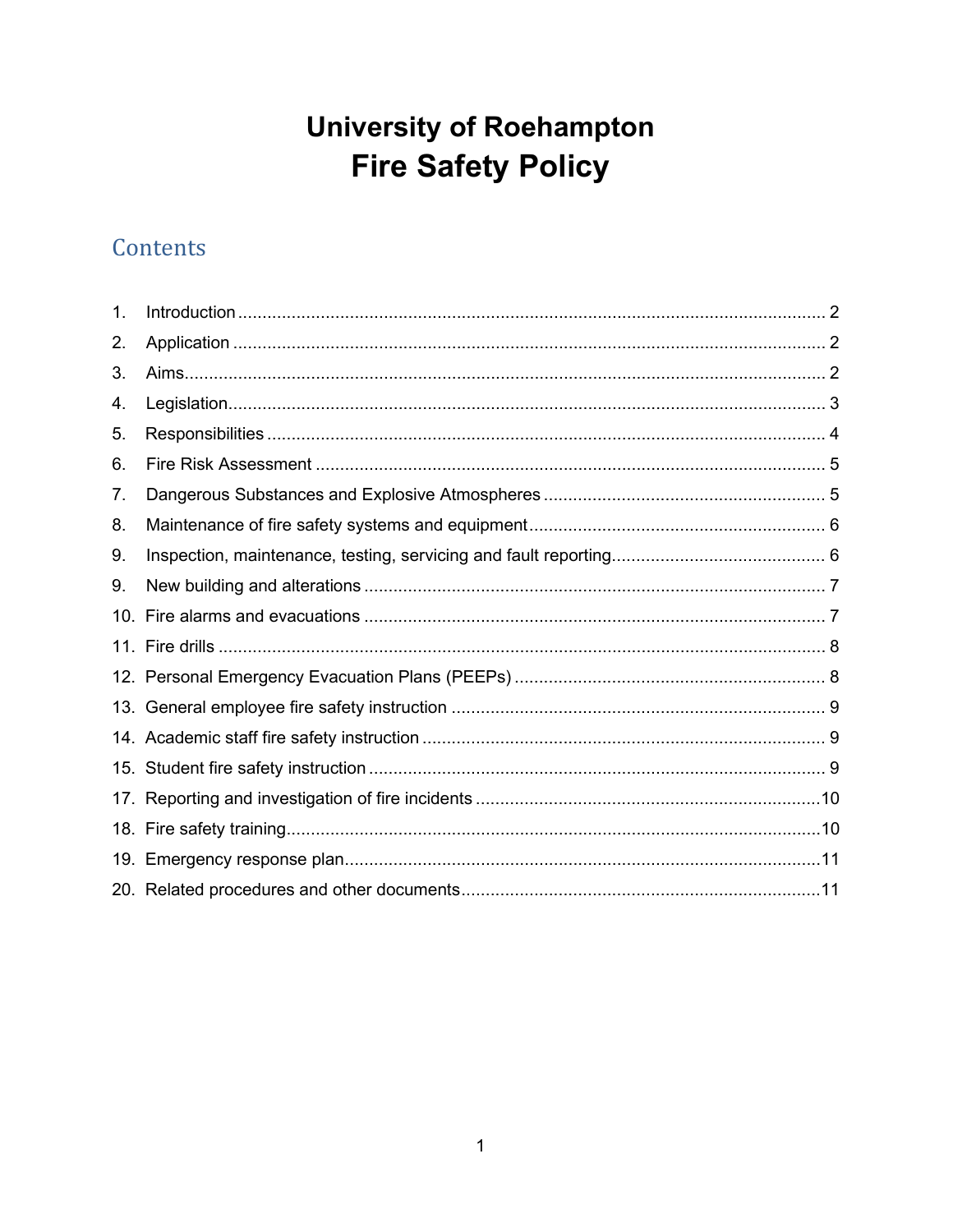# <span id="page-2-0"></span>**1. Introduction**

1.1 This University of Roehampton Fire Safety Policy establishes the principles and framework by which fire safety will be governed, managed and continually improved. It states the University's commitment to ensure the University's campus and other locations under its control are safe places for working, living, studying and visiting.

This policy outlines the responsibilities, arrangements, controls and other provisions designed to ensure that fire safety is efficiently and effectively managed, and meets the requirements of relevant legislation and standards. It is the framework for the Fire Risk Management System and is supported by a separate set of fire safety procedures.

- 1.2 The University will, so far as reasonably practicable:
	- Safeguard all relevant persons from death, injury and ill health as a result of fire and smoke
	- Minimise the risk of fire and limit the spread of fire and smoke if it occurs
	- Minimise the potential for fire to disrupt teaching and routine University business, to destroy or damage unique research materials, buildings, equipment, valuable works held by the University, and harm the environment
	- Comply with the requirements of legislation relating to fire and fire safety (see 4.2 below)

# <span id="page-2-1"></span>**2. Application**

- 2.1 This policy applies to all relevant persons employees, including temporary and contract workers, partner organisations, students, and visitors.
- 2.2 This policy is overseen by the Health & Safety Office who will review the policy at least annually, in response to legislative or procedural change, or following any significant fire event or near miss affecting the University campus.

# <span id="page-2-2"></span>**3. Aims**

The aims of the policy are to:

- Define fire safety duty holders and the responsibilities of staff
- Achieve compliance with the Regulatory Reform (Fire Safety) Order 2005 and related legislation (see 4.2 below)
- Adequately control risk of fires and explosions by applying the principles of prevention, ensure the University's buildings and equipment are maintained in a safe condition, and that activities and events are managed safely
- Ensure building projects and refurbishments are planned and managed in a way that ensures conformity with fire safety legislation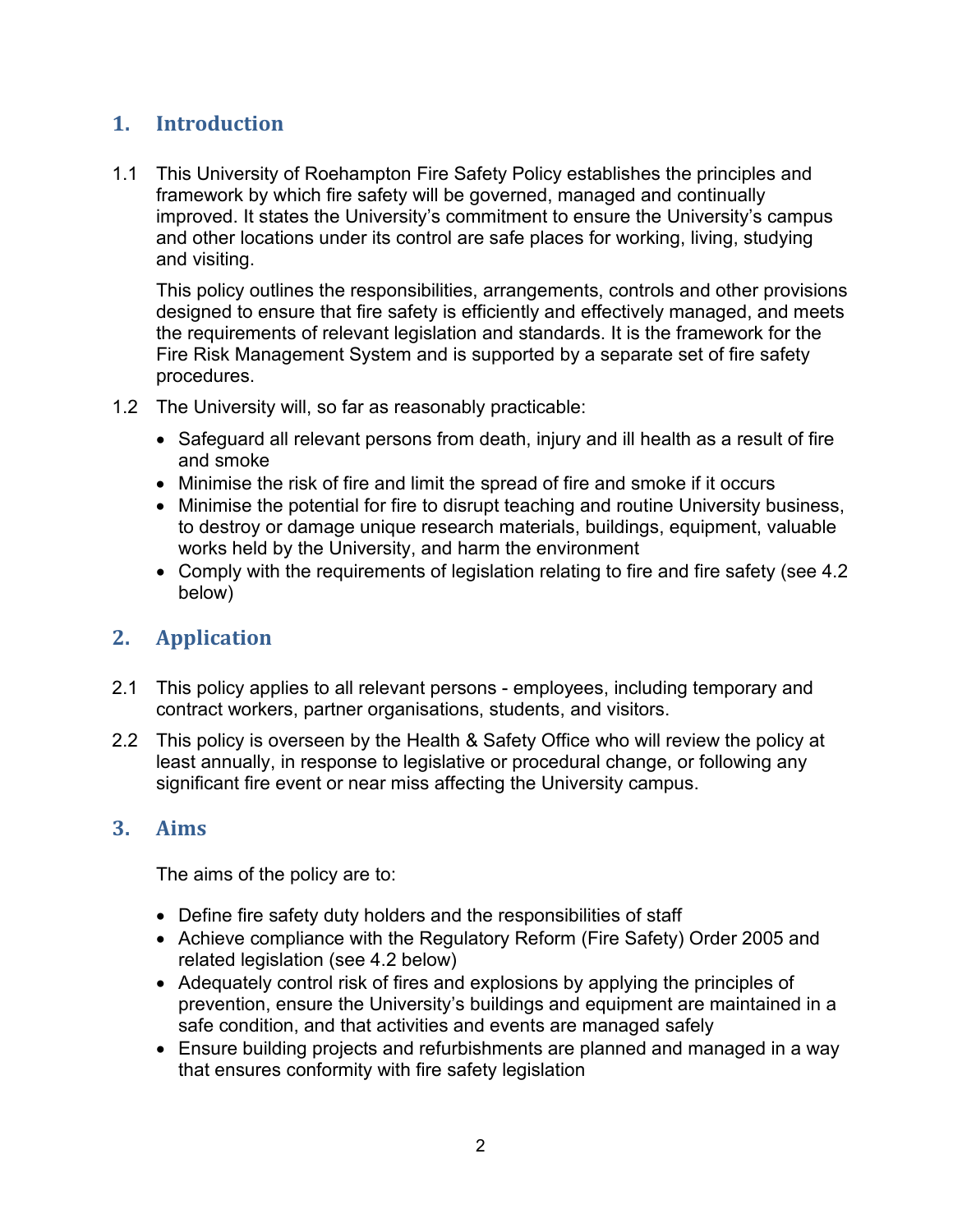- Ensure an effective response to fire emergencies on the University campus with proportionate resources to manage the emergency, including:
	- identifying the cause of fire alarm activations
	- first response firefighting
	- evacuation supervision and facilitating the evacuation of anyone who needs assistance to leave a building
	- liaison with the Fire and Rescue Service and other emergency services
- Reduce the number of unwanted fire alarms generated in University premises by:
	- Optimising fire detection and alarm systems
	- Maintaining automatic fire detection and alarm systems in effective working order
	- Training and information for staff and students to reduce activities and behaviour that lead to unwanted fire alarms
	- Using appropriate disciplinary procedures for dealing with those who interfere with fire detection and alarm systems or behave in a manner that causes unnecessary fire alarms
- Adopt a clear and consistent approach to fire safety within the University and to communication on fire safety matters
- Promote a proactive and effective fire safety culture as part of the fire risk management system

#### <span id="page-3-0"></span>**4. Legislation**

- 4.1 The Regulatory Reform (Fire Safety) Order 2005 (RRO) is the primary fire safety legislation in England and Wales. The RRO focuses on fire prevention in all nondomestic premises and applies to all workplaces, teaching spaces, halls of residence, indoor and outdoor events at the University. It covers general fire precautions and fire safety duties required to protect the University as employer, employees of the University, anyone who may be lawfully on University premises, and anyone in the vicinity of University premises who may be at risk in the event of a fire.
- 4.2 Other legislation relevant to this policy is contained in:

Health and Safety at Work etc. Act 1974 The Management of Health and Safety at Work Regulations 1999 The Dangerous Substances and Explosive Atmospheres Regulations 2002 The Construction (Design and Management) Regulations 2015 The Building Regulations 2010 Fire and Rescue Services Act 2004 Equality Act 2010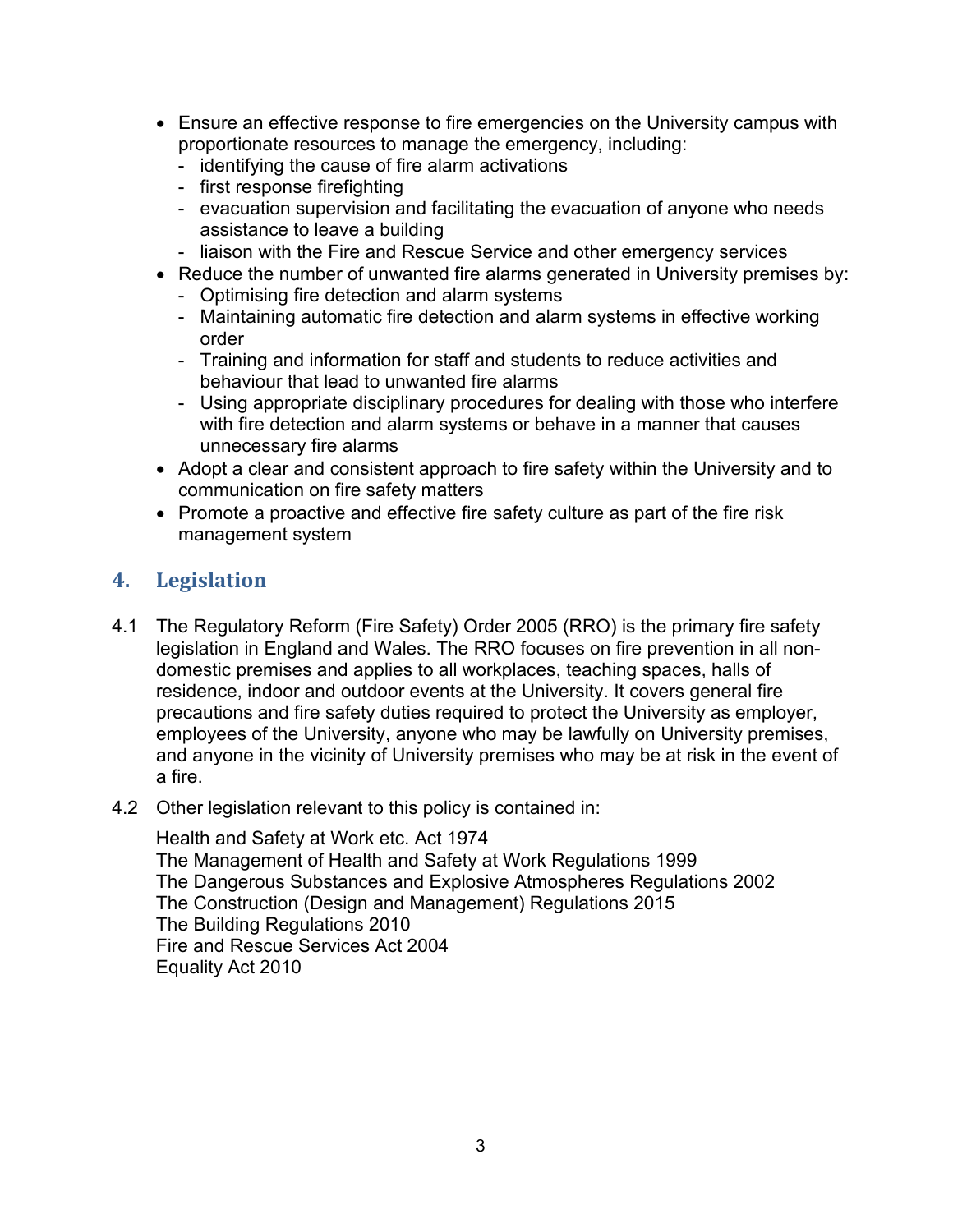# <span id="page-4-0"></span>**5. Responsibilities**

- 5.1 The Responsible Person under the RRO is the employer. Functions related to the statutory fire safety requirements<sup>[1](#page-4-1)</sup> of the RRO are delegated by the Chief Operating Officer who has appointed the Director of Campus Operations and the Head of Health and Safety as the competent persons to assist in undertaking preventive and protective fire safety measures.
- 5.2 Fire safety responsibilities are described in the Fire Safety Procedure 00032 Fire Safety Roles and Responsibilities 2020.
- 5.3 The Head of Health and Safety and the Fire, Health and Safety Advisor exercise governance of fire safety compliance at the University.
- 5.4 Every member of staff has a general duty to take reasonable care for the safety of themselves and others who may be affected by their acts or omissions concerning fire safety, and must cooperate with the University concerning any duty or requirement made under the RRO.
- 5.5 The chair of the University Health and Safety Committee is responsible for ensuring that fire safety is adequately considered by the Committee.
- 5.6 Heads of Professional Services Departments and Deans are responsible for promoting fire safety and for ensuring that sufficient fire wardens are appointed as required by this policy. The Health and Safety Office should be consulted over the appointment and training of fire wardens.
- 5.7 The numbers of fire wardens per building is dependent on the fire risk and the use to which the building is put. As a general rule, there should be a minimum of two wardens per floor and preferably more to provide resilience in the event of absences. In large or complex buildings, or where there is a higher risk of fire, more fire wardens may be necessary to ensure that evacuations can be managed safely and the wardens can carry out their duties safely. Flat Representatives will fulfil the role of fire wardens in University student residential buildings and receive relevant training. The Health and Safety Office must be consulted about any deviations from these expectations.
- 5.8 In shared occupancy buildings i.e. those occupied by more than one academic or support department, the senior managers of those departments are responsible for cooperation and coordination of fire safety in those buildings.
- 5.9 All staff with line management responsibility for others must ensure that their direct reports have received instruction on the fire evacuation procedure for their workspace, that they have completed their mandatory fire safety training, fire warden training for those with that duty, that local fire safety procedures and

<span id="page-4-1"></span><sup>1</sup> These duties include general fire precautions and safety arrangements, fire risk assessment, fire protection systems maintenance, training, cooperation, prevention and detection, escape routes and exits, procedures for serious and imminent danger.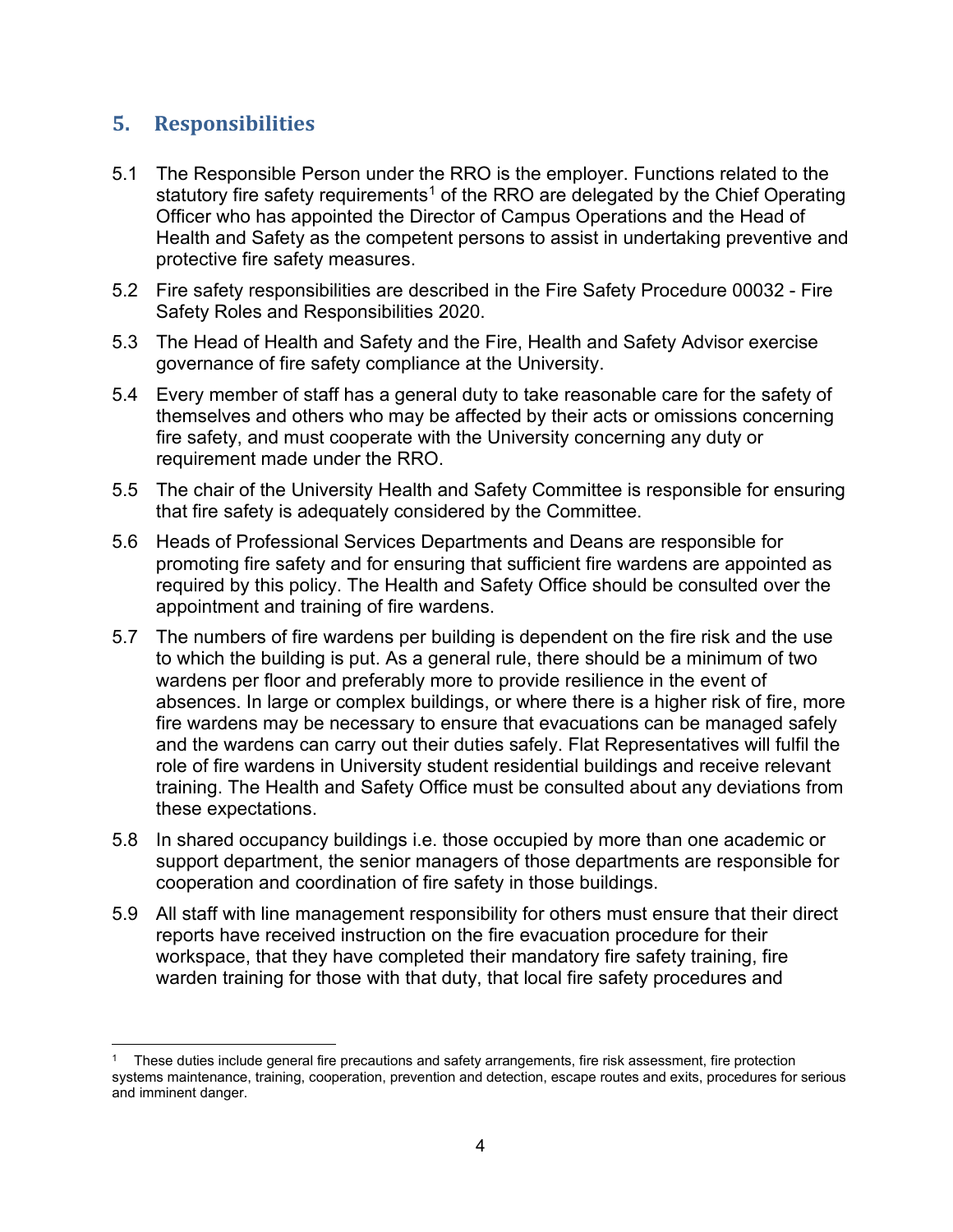precautions are followed, and that any fire safety concerns are referred promptly to the Health and Safety Office.

- 5.10 All staff must ensure that they understand the fire evacuation procedure for their workspace, complete their mandatory fire safety training, comply with local fire safety procedures and precautions, and report any concerns about fire safety to their line manager who will ensure that the matter is referred to the Health and Safety Office.
- 5.11 Individual employees are accountable for their actions and omissions in relation to fire safety. Failure to observe this policy and the supporting procedures may lead to investigation and formal sanction up to, and including, dismissal dependent upon circumstances.

# <span id="page-5-0"></span>**6. Fire Risk Assessment**

- 6.1 The Health and Safety Office is responsible for ensuring that suitable fire risk assessments are undertaken for all occupied premises at the University of Roehampton and maintained up-to-date and reviewed appropriately. Current fire risk assessment reports are held by the Health and Safety Office.
- 6.2 Fire risk assessments must be maintained up-to-date and shall be reviewed:
	- At least annually for all Halls of Residence, licensed premises, catering facilities, workshops and places where dangerous substances<sup>[2](#page-5-2)</sup> are used or present
	- Biennially in respect of offices and teaching spaces
	- Following a fire, however slight, or fire alarm activation where evacuation was impeded or ineffective, e.g. an obstructed exit route or defective equipment
	- In the course of any significant building extension, remodeling or change of use
- 6.3 Individual departments are responsible for maintaining a register of dangerous substances used and stored by the department. A copy of the register must be provided to the University Health and Safety Office for inclusion in the appropriate building emergency information pack.

# <span id="page-5-1"></span>**7. Dangerous Substances and Explosive Atmospheres**

7.1 Workplaces, teaching spaces and activities<sup>[3](#page-5-3)</sup> to which the provisions of the Dangerous Substances and Explosive Atmospheres Regulations 2002 apply must be assessed for fire risk and other risks in accordance with the current legislation. Advice from the Health and Safety Office must be obtained.

<span id="page-5-2"></span> $2$  Dangerous substances include any substances used or present at work that could, if not properly controlled, cause harm to people as a result of a fire or explosion. They can be found in nearly all workplaces and include such items as solvents, paints, varnishes, flammable gases, such as liquid petroleum gas (LPG), dusts from machining and sanding operations and dusts from foodstuffs.

<span id="page-5-3"></span> $3$  This includes all workshops and trade yards at the University.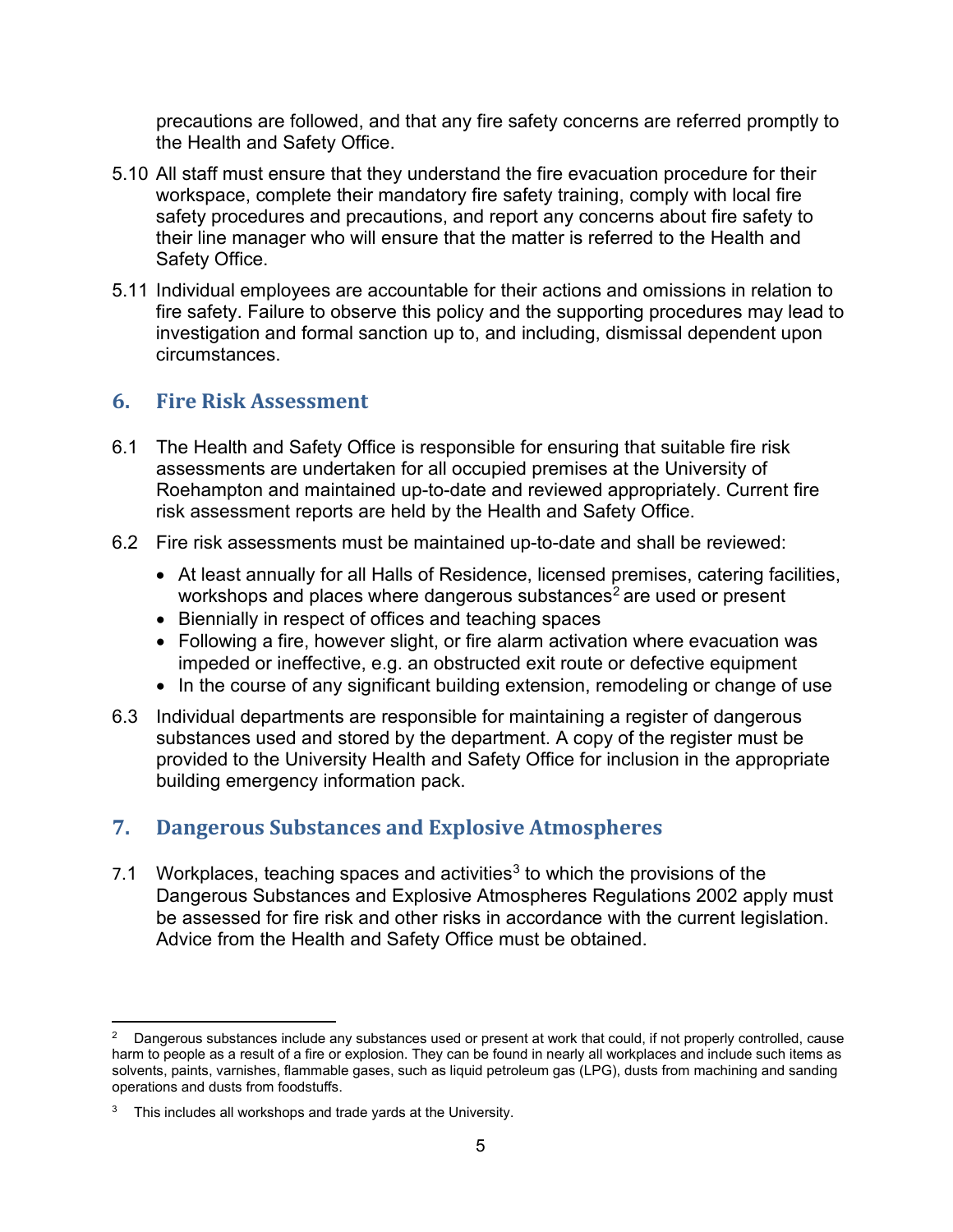#### <span id="page-6-0"></span>**8. Maintenance of fire safety systems and equipment**

- 8.1 As set out in *Fire Safety Procedure 00032 - Fire Safety Roles and Responsibilities*, the inspection, maintenance and testing of the fire detection and alarm systems, emergency lighting, portable fire-fighting appliances, fire curtains, fire related signs, fire doors and related ironmongery at the University is the responsibility of the Head of Security and Logistics who will manage the associated accredited contractors and keep records of all such maintenance and testing.
- 8.2 As set out in *Fire Safety Procedure 00032 - Fire Safety Roles and Responsibilities*, the inspection, maintenance and testing of lightning protection systems, portable electrical appliances, fixed electrical systems, automatic opening smoke ventilation, fire dampers, dry risers and fire hydrants is the responsibility of the Head of Technical Compliance who will manage the associated accredited contractors and keep records of all such maintenance and testing.
- 8.3 As set out in *Fire Safety Procedure 00032 - Fire Safety Roles and Responsibilities*, the inspection and servicing of evacuation aids is the responsibility of the Fire, Health and Safety Advisor who will manage the associated accredited contractor and keep records of all such inspection and servicing.

#### <span id="page-6-1"></span>**9. Inspection, maintenance, testing, servicing and fault reporting**

- 9.1 It is the responsibility of Estates and Campus Services, Campus Security and Logistics, and Library, Technology & Media Services for the inspection, maintenance, testing, fault identification and remedial works, asset management and record keeping required of fire safety systems, equipment and passive fire protection including but not limited to: fire, heat and smoke detection; fire alarm and alert systems; emergency lighting systems; fire extinguishers and fire blankets; fixed fire suppression systems; fire doors and ironmongery; fire escape routes; fire stopping and fire separation; fire dampers; fire curtains; automatic and manual opening smoke ventilation; lightning protection systems; electrical and gas appliances and systems; dry and wet risers; private fire hydrants and firefighting water supplies; maintenance of access provision for fire appliances and firefighters; refuge point communications systems; fire safety signs; and arranging service contractor visits.
- 9.2 All inspection, maintenance, testing, servicing and compliance records must be retained by the relevant operational department and will be produced when or if required by the Health and Safety Office, internal or external auditors, insurance risk assessors, fire risk assessors and enforcing authorities.
- 9.3 The Health and Safety Office is responsible for the procuring, servicing and maintenance of the disabled evacuation aids, and fire safety audits, reviews and risk assessments.
- 9.4 Staff and students are encouraged to immediately report fire safety faults or concerns; for example, missing or damaged fire extinguishers, alarms that are difficult to hear, obstructed fire escape routes, behaviours likely to increase fire risk;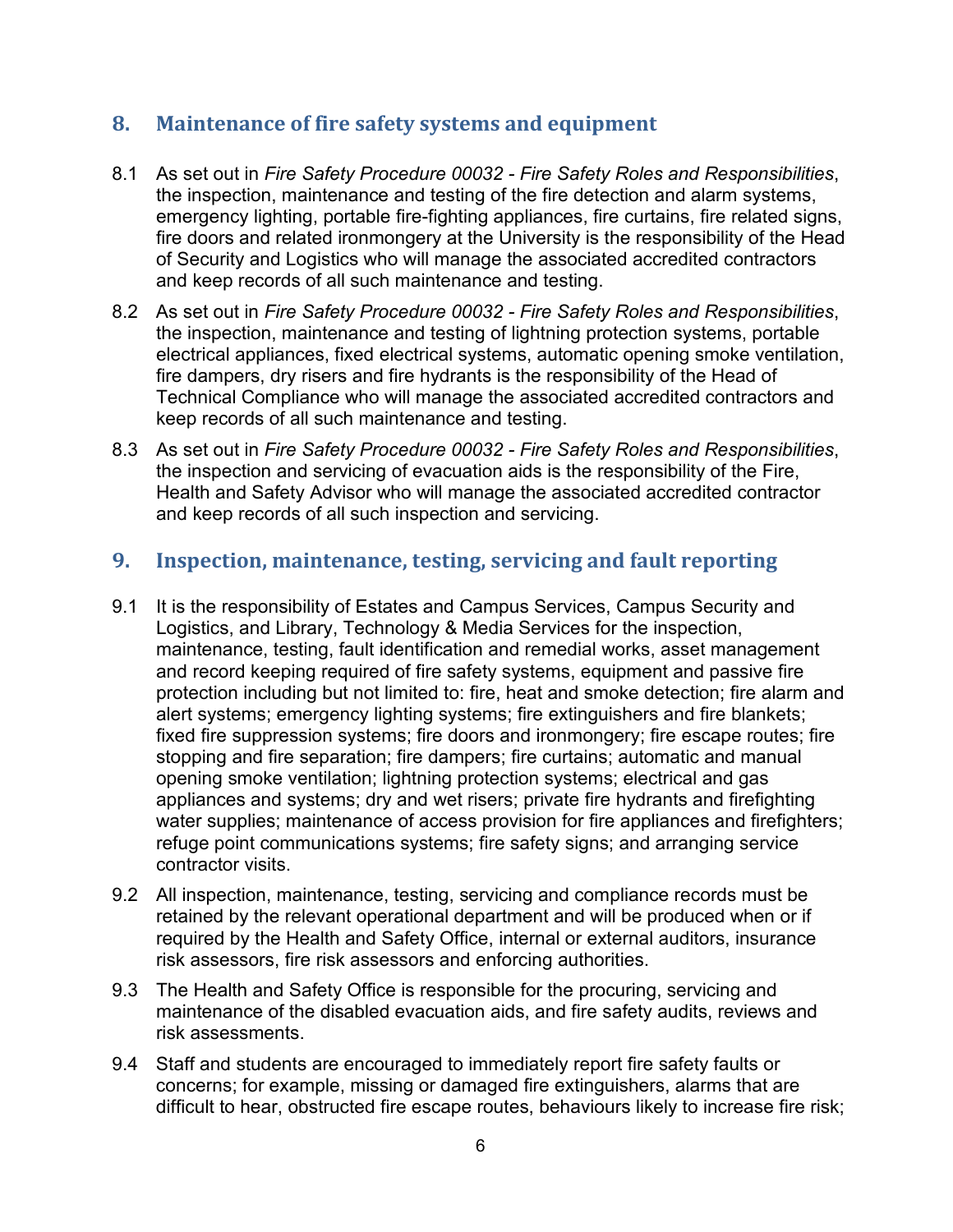to the Estates and Campus Services helpdesk through their line manager or their academic supervisor.

# <span id="page-7-0"></span>**10. New buildings and alterations**

10.1 When new buildings or alterations are being planned, the project manager shall ensure that the proposed work meets fire safety legislation and building regulation requirements and that the project includes provision for any necessary fire risk assessments or reviews. The Health and Safety Office must be consulted at an early stage in the project planning for new buildings and alterations, including remodeling and change of use of existing buildings.

 Contractors will be managed by the project manager and shall apply for any necessary permits to work and abide by the University Code of Practice. Contractors shall immediately notify the project manager of any interference with passive and active fire protection and inform the Head of Security and Logistics of any requirement to interfere with smoke and heat detection, fire protection or fire suppression systems.

Hot works must be managed safely and require specific daily hot work permits, this applies to both internal operatives and external contractors (*refer to the Hot Works Procedure 00039*).

10.2 Following the completion or handover of new buildings and refurbishments, the project manager shall ensure all necessary and relevant O&M, Health & Safety File, S.38 Fire Safety Information, testing and commissioning certificates are obtained and made available to relevant persons including the Health and Safety Team and those responsible for maintaining fire safety systems. Asset management and suitable ongoing testing, servicing and planned maintenance programmes shall be implemented for all new fire safety installations, equipment and systems.

# <span id="page-7-1"></span>**11. Fire alarms and evacuations**

- 11.1 Campus Security personnel are the first responders to fire alarm activations and will follow the agreed call-out protocol (*refer to Fire Safety Procedure 00033 - Fire Brigade Call-out Protocol*) in respect of summoning the London Fire Brigade.
- 11.2 Campus Security personnel attending fire alarm activations shall exercise management and control of people evacuating from the building, directing them toward the fire assembly point<sup>4</sup>, ensuring safety by keeping people away from traffic routes, supporting the fire fighters by keeping people away from fire appliances and other fire service vehicles and ensuring that people do not re-enter the building until it has been verified as safe to do so (*refer to Fire Safety Procedure 00034 - Security Duties for Fire Alarm and Fire Event Response*).

<span id="page-7-2"></span><sup>&</sup>lt;sup>4</sup> The Health and Safety Office establishes the location, identification and communication of fire assembly points.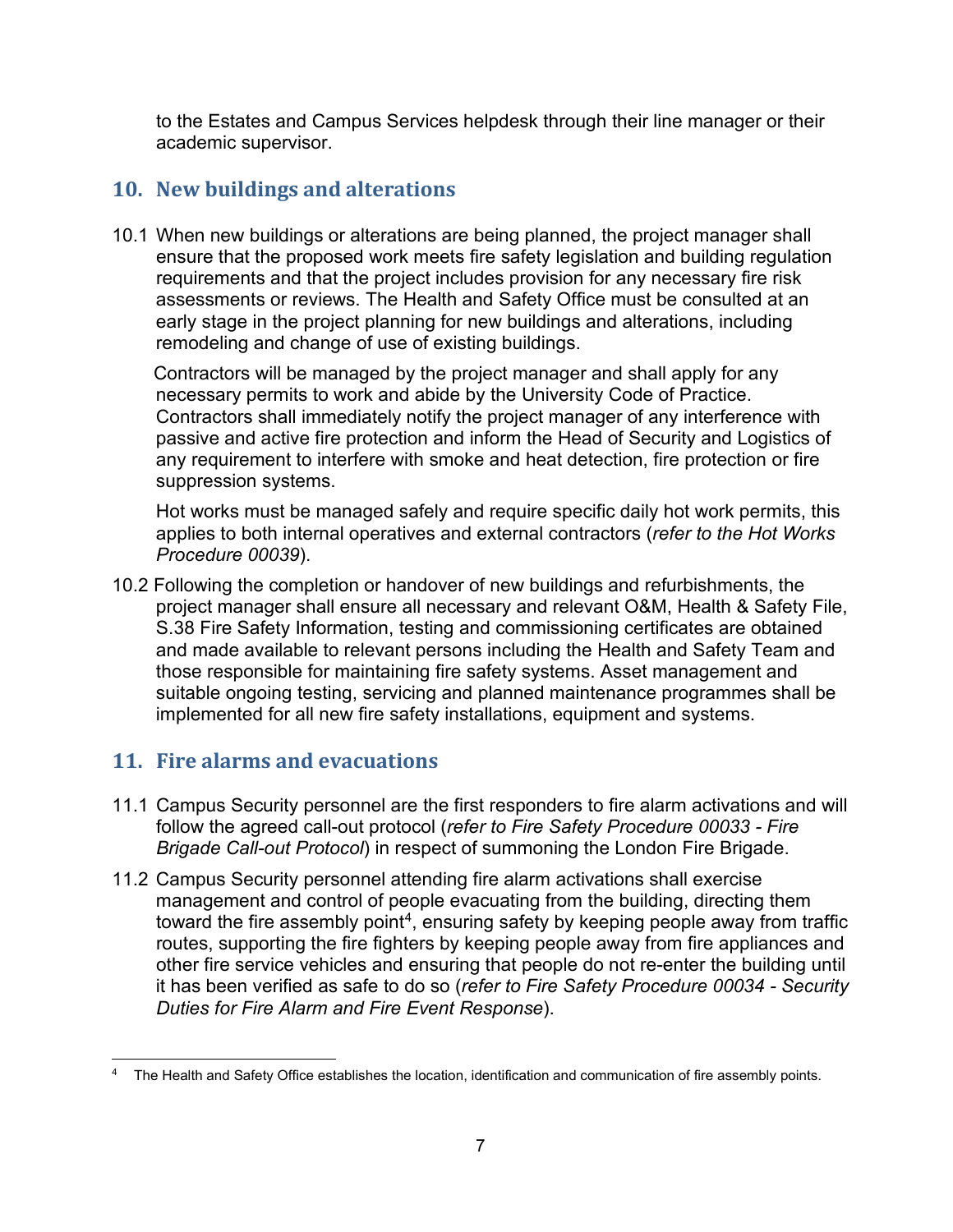- 11.3 If a fire alarm activates or if a fire is discovered, fire wardens within the building shall instruct occupants to evacuate promptly, sweep their designated areas including rooms where evacuation may be delayed and assist persons who cannot evacuate unaided to reach a refuge point. After their sweep fire wardens should report any concerns to Security personnel or to the person taking charge of the evacuation. Outside the building, fire wardens shall direct occupants to the designated fire assembly point and await further instructions from the person taking charge of the emergency response.
- 11.4 All staff shall evacuate promptly in the event of a fire alarm, supervising any students or visitors in their presence and directing them to the designated fire assembly point.
- 11.5 In the event that the Fire Brigade was not called in response to the fire alarm activation, the decision to allow staff to re-enter will be taken by the senior Security officer present.

#### <span id="page-8-0"></span>**12. Fire drills**

- 12.1 The University shall carry out at least one fire evacuation drill per building each year, normally at the beginning of the new academic year, to familiarise new staff and students with the fire evacuation procedures *(refer to the Fire Drill Procedure 00038).*
- 12.2 Additional fire evacuation drills may be carried out at the discretion of the Health and Safety Office, for example following any change to evacuation procedures or to repeat an unsatisfactory drill.
- 12.3 The responsibility for selecting the timing and dates for a fire drill is that of the Health and Safety Office which may choose, but is not obliged, to consult the Heads or Directors of Departments, Deans and other relevant staff who may be affected by the fire drill.
- 12.4 Staff and Students who have completed a PEEP may be informed of planned fire drills. They will be invited to take part in the drill to exercise the use of the refuge points and demonstrate communication protocols.
- 12.5 Each fire drill will be carried out by Campus Security and observed by a member of staff from the Health and Safety Office, who will create a report to record drill performance and any deficiencies or lessons learned from the drill.

# <span id="page-8-1"></span>**13. Personal Emergency Evacuation Plans (PEEPs)**

13.1 The University must consider the safe evacuation of all relevant persons who may need assistance to evacuate from a building during an emergency. The University must provide assistance, communications, equipment, places of relative safety, and make reasonable adjustments to ensure their safe evacuation. Anyone with a permanent or temporary physical or mental impairment may need assistance to evacuate and may require a Personal Emergency Evacuation Plan. The PEEP will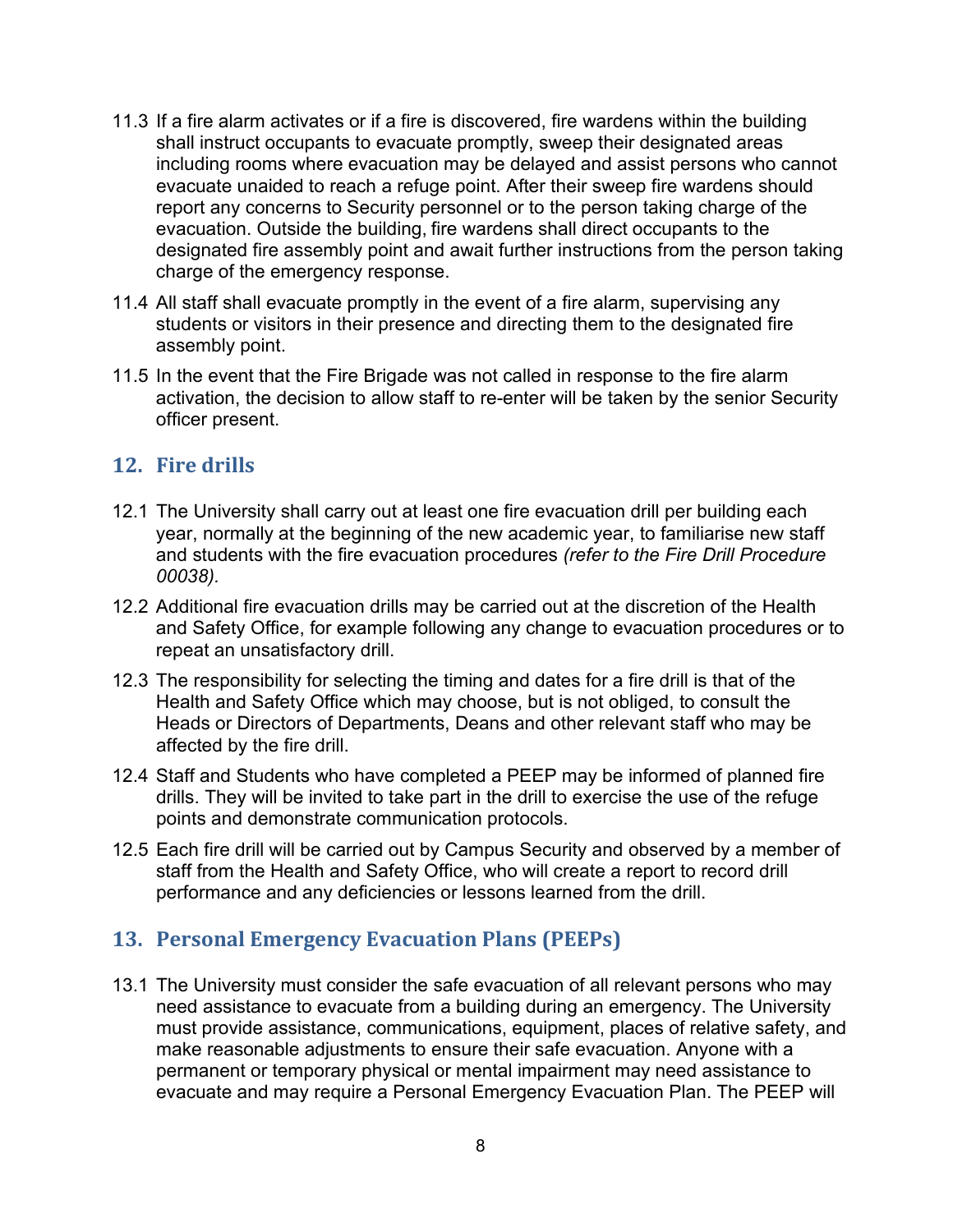be created by the Health and Safety Office in consultation with the person requiring it (*refer to Fire Safety Procedure 00036 - Personal Emergency Evacuation Plans*).

- 13.2 PEEPs are mandatory for all University employees who may require assistance during an emergency evacuation. The affected employee and their line manager are responsible for initiating the PEEP process.
- 13.3 PEEPs are recommended, and are required to be offered, to students and this should be through initial contact with Disability Services.
- 13.4 PEEPs for visitors and contractors must be offered through information provision, but are not mandatory.

# <span id="page-9-0"></span>**14. General employee fire safety instruction**

- 14.1 All University employees must familiarise themselves with the fire evacuation procedures for the buildings they occupy and visit. Fire action notices are displayed in every University building and can be found near storey exits and final exits, normally adjacent to fire alarm manual call points. The fire action notices describe what to do and where to go if there is a fire alarm, if someone discovers fire or smoke, the campus emergency telephone number and the locations of designated assembly points.
- 14.2 All University employees must ensure they are familiar with alternative means of escape where these exist.
- 14.3 University employees are required to complete the mandatory training assigned to them, including the eLearning Health and Safety Induction and Fire Safety Awareness.

# <span id="page-9-1"></span>**15. Academic staff fire safety instruction**

- 15.1 Teaching staff including visiting lecturers and short course tutors should make their students aware of the evacuation plan for the room and building in which they are taught. This extends to lecture rooms, halls and theatres.
- 15.2 In all teaching spaces and lecture rooms the lecturer or other staff member present must take charge of the students and ensure that they evacuate in the event of a fire alarm.
- 15.3 Upon a fire alarm activation the member of staff must direct the students to the nearest safe escape route and ensure that all students leave the room and go to the fire assembly point, or refuge point if they need assistance to evacuate.
- 15.4 At the assembly point the member of staff must assemble the class, remain with them and notify Campus Security of any student who cannot be accounted for.

#### <span id="page-9-2"></span>**16. Student fire safety instruction**

16.1 All new resident students and flat reps must receive and complete fire safety training within their first two weeks.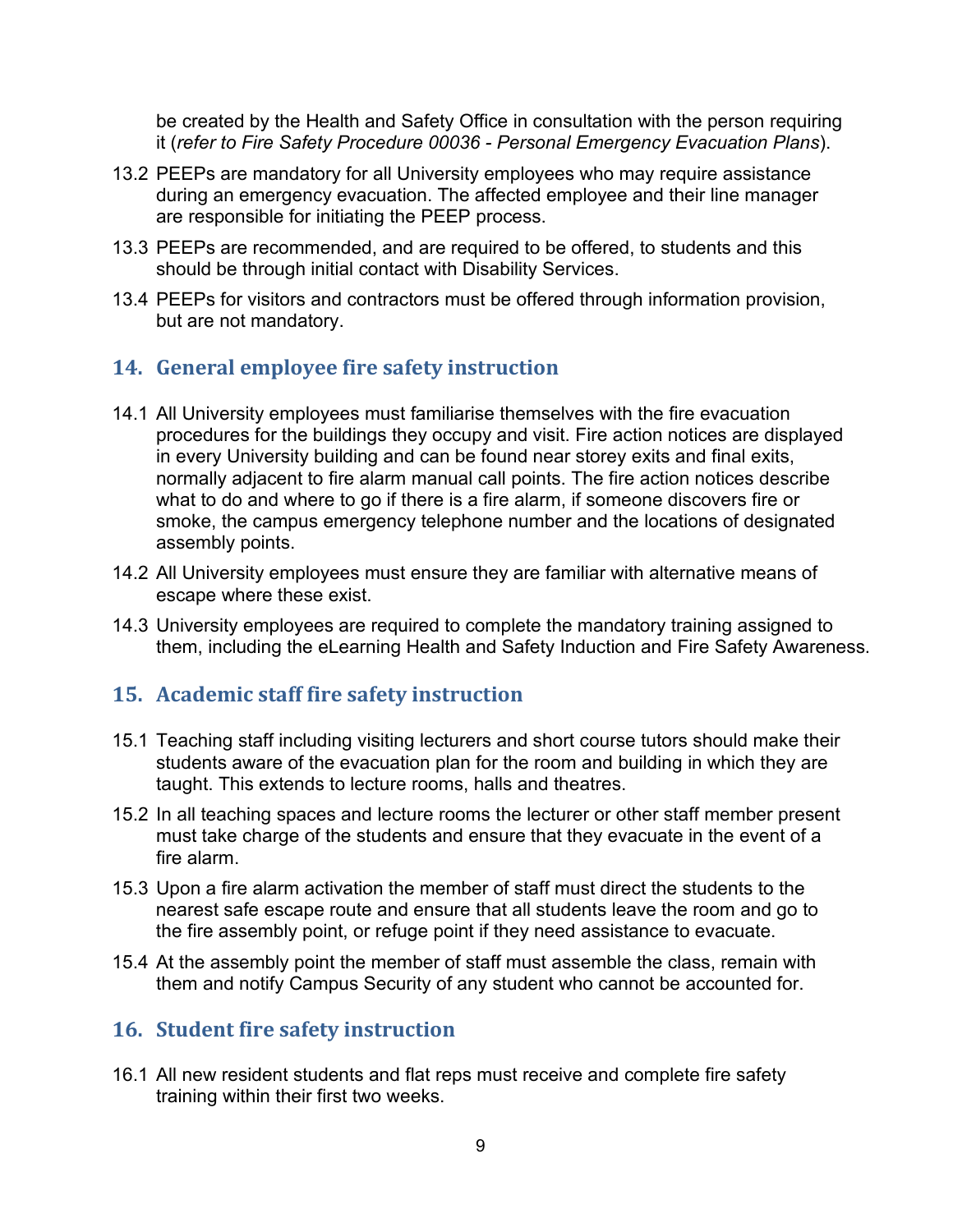- 16.2 The Health and Safety Office provides additional training to flats reps, similar to that for staff fire wardens.
- 16.3 Fire drills for each student hall of residence will take place during the first six weeks of the new academic year.
- 16.4 Students must familiarise themselves with the fire evacuation procedures for the areas in which they study, attend classes or lectures, and for their accommodation provided by the University on or off campus.

# <span id="page-10-0"></span>**17. Reporting and investigation of fire incidents**

- 17.1 All fire alarms, fire events, and all fire safety related incidents that Security have responded to will be reported by Security staff using the designated reporting procedure.
- 17.2 Initial investigation and evidence collection will be made by the Security personnel attending the event in accordance with normal security procedures.
- 17.3 Follow-up actions arising from incident reports will be determined by the Health and Safety Office upon receipt of the incident report, who will ensure that relevant parties are contacted as soon as practicable to discuss remedial actions.
- 17.4 The Director of Campus Operations and the Head of Security and Logistics will investigate all technical issues and inform the Health and Safety Office of their conclusions.
- 17.5 All fire events and incidents will be fully investigated. Campus Security and the Health and Safety Office will coordinate the investigations. Staff, students, contractors and visitors may be requested to attend interviews to establish the sequence of events of fire incidents. A fire Investigation report will be issued by the Health and Safety Office to relevant parties.
- 17.6 If a fire, regardless of whether it is indoors or outdoors, is suspected to have been started maliciously, Security shall report this to the Police and obtain a crime number.
- 17.7 Key stakeholders will work in partnership to resolve issues identified in the incident reports and fire investigations.

#### <span id="page-10-1"></span>**18. Fire safety training**

- 18.1 All employees must complete the online eLearning Fire Safety Awareness module annually. Line managers must ensure that new employees complete this training within their first week in the workplace and that all their direct reports complete this training annually.
- 18.2 The online eLearning fire safety training is administered by the Health and Safety Office and HR.
- 18.3 The Health and Safety Office will provide additional risk-based fire safety training where required. The Health and Safety Office should be contacted for further advice.